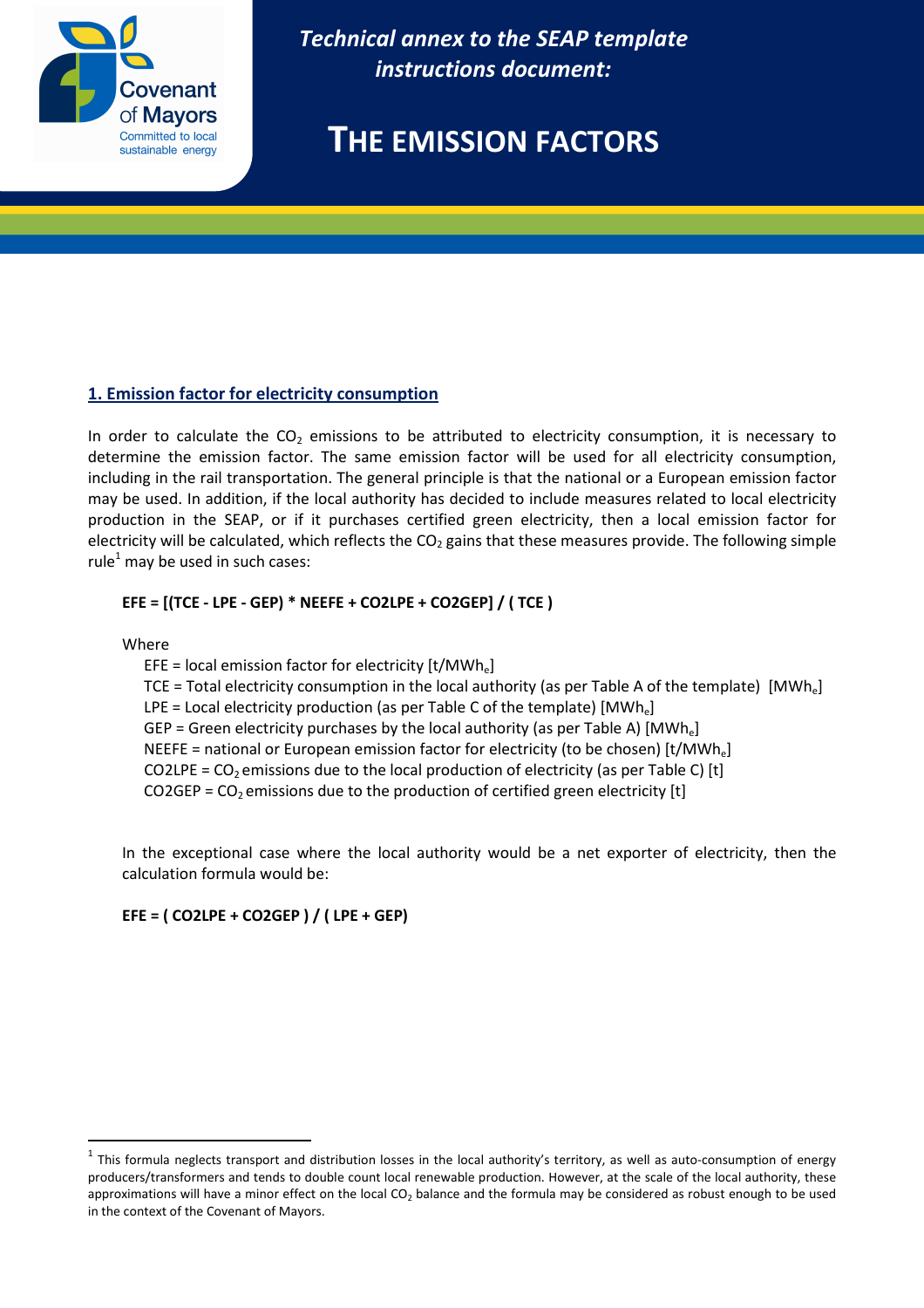The national and European emission factors are presented below

| Country         | <b>Standard emission factor</b>        | <b>LCA emission factor</b>                |
|-----------------|----------------------------------------|-------------------------------------------|
|                 | (t CO <sub>2</sub> /MWh <sub>e</sub> ) | (t CO <sub>2</sub> -eq/MWh <sub>e</sub> ) |
| Austria         | 0.209                                  | 0.310                                     |
| Belgium         | 0.285                                  | 0.402                                     |
| Germany         | 0.624                                  | 0.706                                     |
| Denmark         | 0.461                                  | 0.760                                     |
| Spain           | 0.440                                  | 0.639                                     |
| Finland         | 0.216                                  | 0.418                                     |
| France          | 0.056                                  | 0.146                                     |
| United Kingdom  | 0.543                                  | 0.658                                     |
| Greece          | 1.149                                  | 1.167                                     |
| Ireland         | 0.732                                  | 0.870                                     |
| Italy           | 0.483                                  | 0.708                                     |
| Netherlands     | 0.435                                  | 0.716                                     |
| Portugal        | 0.369                                  | 0.750                                     |
| Sweden          | 0.023                                  | 0.079                                     |
| <b>Bulgaria</b> | 0.819                                  | 0.906                                     |
| Cyprus          | 0.874                                  | 1.019                                     |
| Czech Republic  | 0.950                                  | 0.802                                     |
| Estonia         | 0.908                                  | 1.593                                     |
| Hungary         | 0.566                                  | 0.678                                     |
| Lithuania       | 0.153                                  | 0.174                                     |
| Latvia          | 0.109                                  | 0.563                                     |
| Poland          | 1.191                                  | 1.185                                     |
| Romania         | 0.701                                  | 1.084                                     |
| Slovenia        | 0.557                                  | 0.602                                     |
| Slovakia        | 0.252                                  | 0.353                                     |
| <b>EU-27</b>    | 0.460                                  | 0.578                                     |

#### **National and European emission factors for consumed electricity**

## **2. Emission factors for local renewable electricity production or green electricity purchases**

The following values may be used:

#### **Emission factors for local renewable electricity production**

| Electricity<br>source | <b>Standard emission</b><br>factor<br>(t CO <sub>2</sub> /MWh <sub>e</sub> ) | <b>LCA</b> emission<br>factor<br>$(t CO2-eq/MWha)$ |
|-----------------------|------------------------------------------------------------------------------|----------------------------------------------------|
| Solar PV              |                                                                              | 0.020-0.050                                        |
| Windpower             |                                                                              | 0.007                                              |
| Hydropower            |                                                                              | 0.024                                              |

## **3. Emission factor for heat/cold consumption**

If heat or cold is sold/distributed as a commodity to end users within the local authority (see Table A of the template), then it is necessary to establish the corresponding emission factor.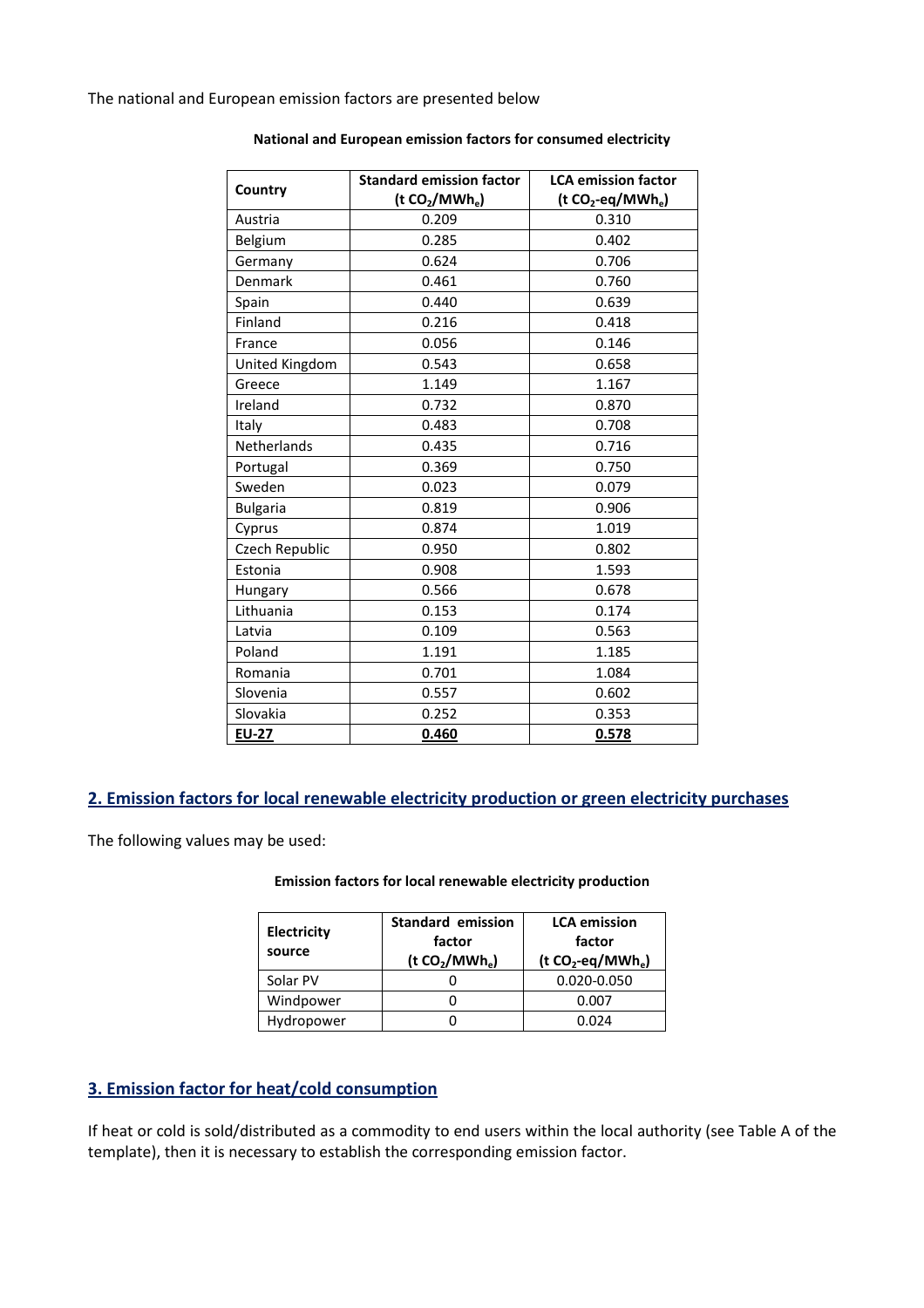If a part of the heat/cold that is produced in the local authority is exported, then the corresponding share of  $CO<sub>2</sub>$  emissions should be deducted when calculating the emission factor for heat/cold production (EFH), as indicated in the formula below. In a similar manner, if heat/cold is imported from a plant situated outside the local authority, then the share of  $CO<sub>2</sub>$  emissions of this plant that correspond to heat/cold consumed in the territory of the local authority should be accounted for when calculating the emission factor (see formula below).

The following formula may be applied, that allows taking those issues into consideration.

## **EFH = (CO2LPH + CO2IH – CO2EH) / LHC**

Where

 $\overline{a}$ 

EFH = emission factor for heat  $[t/MWh<sub>heat}]</sub>$ 

CO2LPH =  $CO<sub>2</sub>$  emissions due to the local production of heat (as per Table D of the template) [t] CO2IH =  $CO<sub>2</sub>$  emissions related to any imported heat from outside the territory of the local authority [t]

CO2EH =  $CO<sub>2</sub>$  emissions related to any heat that is exported outside of the territory of the local authority [t]

LHC = Local heat/cold consumption (as per Table A of the template) [MWh<sub>heat</sub>]

A similar formula may apply for cold.

## **4. Emission factors for fuel combustion**

The following emission factors may be used for fuel combustion (including in the case of local production of heat or electricity).

### **Standard CO2 emission factors (from IPCC, 2006) and CO2-equivalent LCA emission factors (from ELCD) for most common fuel types**

| <b>Type</b>                                | <b>Standard emission factor</b><br>[t CO <sub>2</sub> /MWh] | <b>LCA emission factor</b><br>$[t CO2-eq/MWh]$ |
|--------------------------------------------|-------------------------------------------------------------|------------------------------------------------|
| <b>Motor Gasoline</b>                      | 0.249                                                       | 0.299                                          |
| Gas oil, diesel                            | 0.267                                                       | 0.305                                          |
| <b>Residual Fuel Oil</b>                   | 0.279                                                       | 0.310                                          |
| Anthracite                                 | 0.354                                                       | 0.393                                          |
| <b>Other Bituminous Coal</b>               | 0.341                                                       | 0.380                                          |
| Sub-Bituminous Coal                        | 0.346                                                       | 0.385                                          |
| Lignite                                    | 0.364                                                       | 0.375                                          |
| <b>Natural Gas</b>                         | 0.202                                                       | 0.237                                          |
| Municipal Wastes (non-biomass<br>fraction) | 0.330                                                       | 0.330                                          |
| Wood <sup>a</sup>                          | $0 - 0.403$                                                 | $0.002^b - 0.405$                              |

<sup>&</sup>lt;sup>a</sup> Lower value if wood is harvested in a sustainable manner, higher if harvesting is unsustainable.

<sup>&</sup>lt;sup>b</sup> The figure reflects the production and local/regional transport of wood, representative for Germany, assuming: spruce log with bark; reforested managed forest; production mix entry to saw mill, at plant; and 44% water content. The local authority using this emission factor is recommended to check that it is representative for the local circumstances and to develop an own emission factor if the circumstances are different.